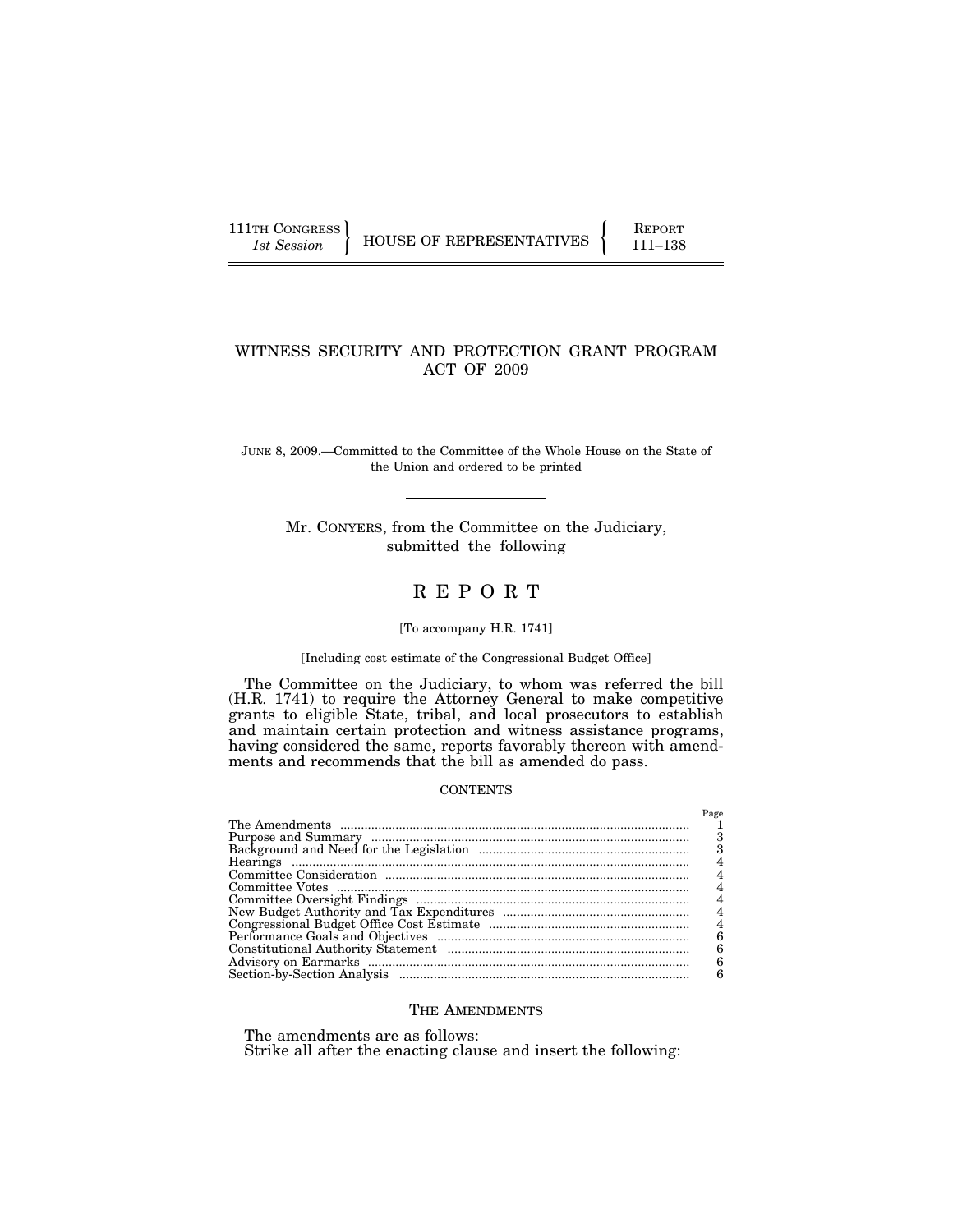#### **SECTION 1. SHORT TITLE.**

This Act may be cited as the ''Witness Security and Protection Grant Program Act of 2009''.

#### **SEC. 2. ESTABLISHMENT OF WITNESS PROTECTION GRANT PROGRAM.**

(a) IN GENERAL.—The Attorney General shall make competitive grants to eligible State, tribal, and local governments to establish or maintain programs that provide protection or assistance to witnesses in court proceedings involving homicide, or involving a serious violent felony or serious drug offense as defined in section  $3559(c)(2)$  of title 18, United States Code. The Attorney General shall ensure that, to the extent reasonable and practical, such grants are made to achieve an equitable geographical distribution of such programs throughout the United States.

(b) STATE DEFINED.—For purposes of this Act, the term ''State'' means any State of the United States, the District of Columbia, the Commonwealth of Puerto Rico, the Virgin Islands, American Samoa, Guam, and the Commonwealth of the Northern Mariana Islands.

#### **SEC. 3. USE OF GRANTS.**

A grant made under section 2 may be used only to pay all or part of the cost of the program for which such grant is made.

#### **SEC. 4. PRIORITY.**

In making grants under section 2, the Attorney General shall give priority to applications submitted under section 5 involving programs in States with an average of not less than 100 murders per year during the most recent 5-year period, as calculated using the latest available crime statistics from the Federal Bureau of Investigation.

#### **SEC. 5. APPLICATION.**

To be eligible for a grant under section 2, a State, tribal, or local government shall submit to the Office of Justice Programs an application in such form and manner, at such time, and accompanied by such information as the Attorney General specifies.

#### **SEC. 6. TECHNICAL ASSISTANCE.**

From amounts made available to carry out this Act, the Attorney General, upon request of a recipient of a grant under section 2, shall provide technical assistance to such recipient to the extent the Attorney General determines such technical assistance is needed to establish or maintain a program described in such section.

#### **SEC. 7. BEST PRACTICES.**

(a) REPORT.—Each recipient of a grant under section 2 shall submit to the Attorney General a report, in such form and manner and containing such information as specified by the Attorney General, that evaluates each program established or maintained pursuant to such grant, including policies and procedures under the program.

(b) DEVELOPMENT OF BEST PRACTICES.—Based on the reports submitted under subsection (a), the Attorney General shall develop best practice models to assist States and other relevant entities in addressing-

(1) witness safety;

(2) short-term and permanent witness relocation;

(3) financial and housing assistance; and

(4) any other services related to witness protection or assistance that are determined by the Attorney General to be necessary.

(c) DISSEMINATION TO STATES.—Not later than 1 year after the development of best practice models under subsection (b), the Attorney General shall disseminate to States and other relevant entities such models.

(d) SENSE OF CONGRESS.—It is the sense of Congress that States and other relevant entities should use the best practice models developed and disseminated in accordance with this Act to evaluate, improve, and develop witness protection or witness assistance as appropriate.

(e) CLARIFICATION.—Nothing in this Act requires the dissemination of any information if the Attorney General determines such information is law enforcement sensitive and should only be disclosed within the law enforcement community or that such information poses a threat to national security.

#### **SEC. 8. REPORT TO CONGRESS.**

Not later than December 31, 2015, the Attorney General shall submit a report to Congress on the programs funded by grants awarded under section 2, including on matters specified under section 7(b).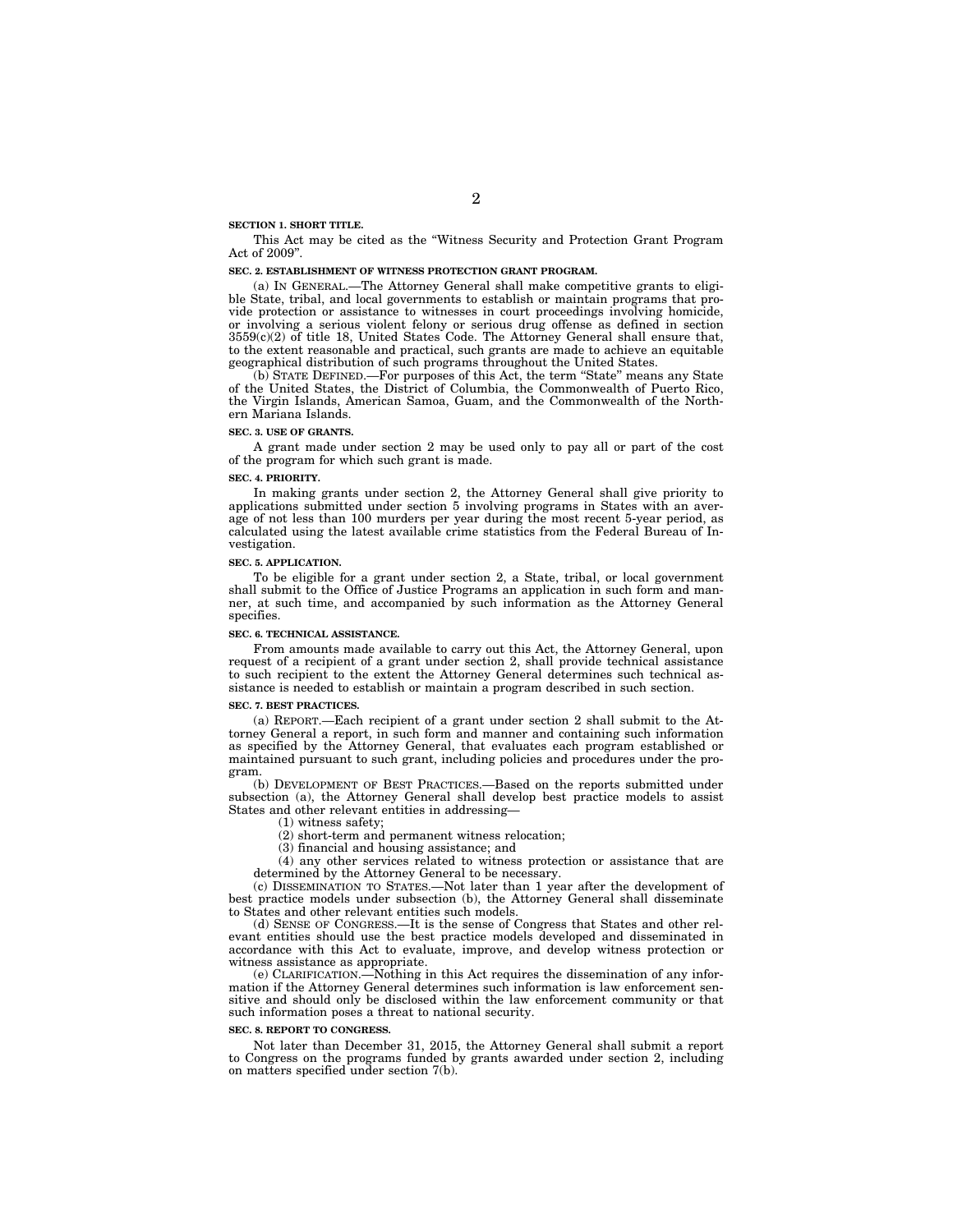#### **SEC. 9. AUTHORIZATION OF APPROPRIATIONS.**

There is authorized to be appropriated to carry out this Act \$30,000,000 for each of the fiscal years 2010 through 2014.

## Amend the title so as to read:

A bill to require the Attorney General to make competitive grants to eligible State, tribal, and local governments to establish and maintain certain protection and witness assistance programs.

## PURPOSE AND SUMMARY

H.R. 1741, the Witness Protection and Security Act of 2009, will authorize the Attorney General to provide grants to local jurisdictions to implement and maintain witness security programs. With enhanced security measures, witnesses will be more likely to cooperate with police and prosecutors in identifying criminals and testifying against them. The resulting increased cooperation between citizens and public safety officials will improve the quality of life in neighborhoods around the Nation.

#### BACKGROUND AND NEED FOR THE LEGISLATION

H.R. 1741, the Witness Protection and Security Act of 2009, directs the Attorney General to provide grants to State and local prosecutors for establishing and maintaining witness security programs to combat witness intimidation. Witness intimidation can prevent the discovery of critical evidence, reduce public confidence in the criminal justice system, and create the perception that the criminal justice system cannot protect citizens.

According to a 2006 COPS report, "small-scale studies and surveys of police and prosecutors suggest that witness intimidation is pervasive and increasing.'' 1 For example, the report reveals that in a study of Bronx County, New York criminal courts, 36% of witnesses had been directly threatened, and 57% of those who were not directly threatened still feared reprisals.2 The report also found that prosecutors believe that witness intimidation plays a role in 75% to 100% of violent crime committed in gang-controlled neighborhoods.

It is hard to quantify the prevalence of witness intimidation for several reasons, including:

- crime is under-reported for reasons not related to witness intimidation;
- in some cases where a witness is successfully intimidated, neither the crime nor the intimidation is reported;
- victimization surveys and interviews with witnesses whose cases go to trial only capture information from a subset of witnesses; and
- there has been no empirical research on the scope or specific characteristics of community-wide intimidation.3

A 2007 report from the National Center for Victims of Crime presented data from surveys and interviews of youths in Massachusetts, with a focus on topics related to gangs and violence. The re-

<sup>&</sup>lt;sup>1</sup> "Witness Intimidation" by Kelly Dedel, at p 5, available at http://www.cops.usdoj.gov/files/ RIC/Publications/e07063407.pdf<br>
<sup>2</sup> Id.<br>
<sup>3</sup> Id.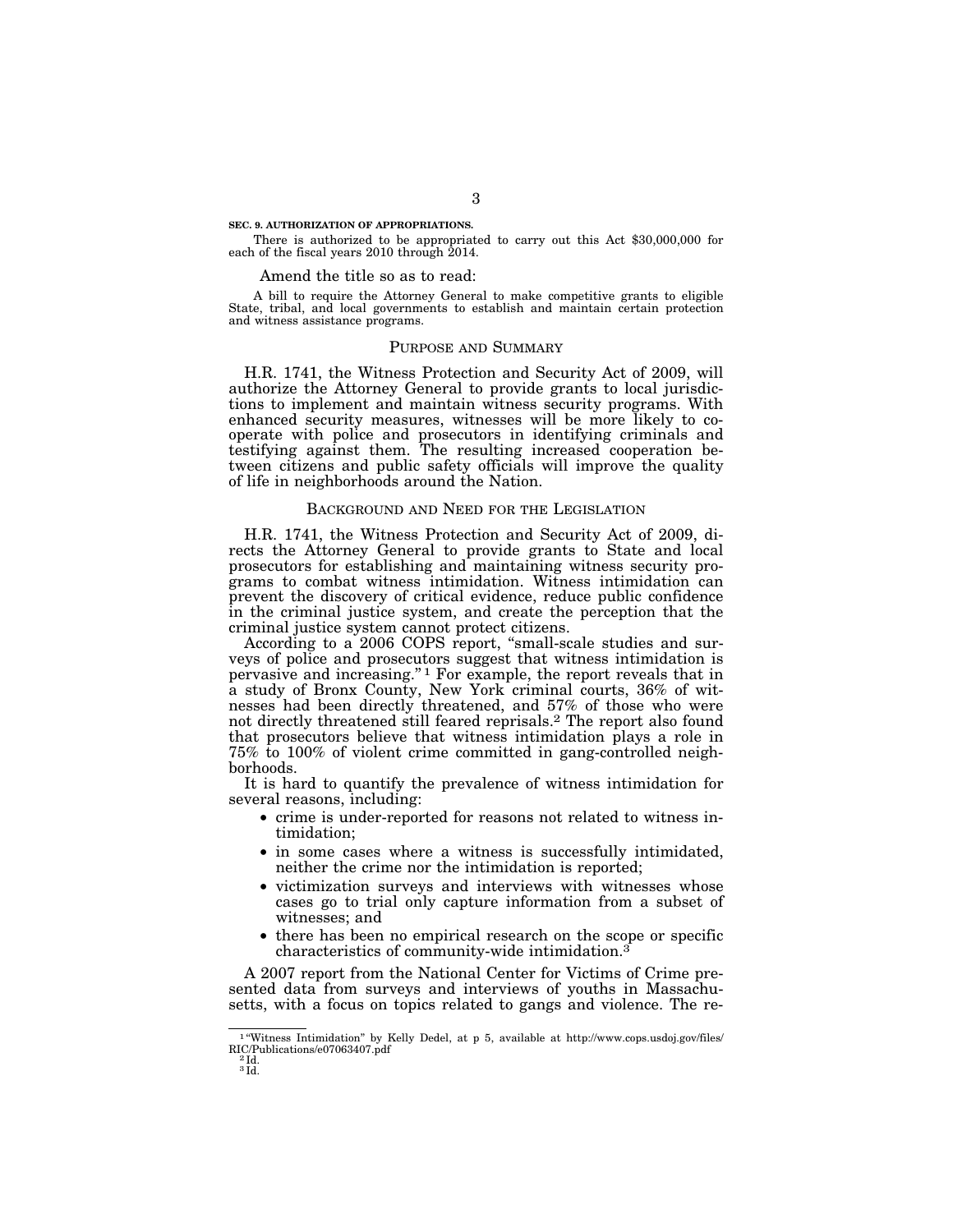port found that 38% of respondents reported hearing about threats against schoolmates, and 28% reported hearing about threats made against neighbors who reported gang crime. $\frac{4}{3}$  Of the respondents who had reported a gang crime, 12% reported receiving a threat because they had reported the crime.5 The threats were most commonly made through face-to-face contacts, followed by telephone calls.6 Threats were also delivered though notes, online, by stalking the person who reported the crime, vandalizing their property, or socially isolating them.<sup>7</sup>

#### **HEARINGS**

The Committee held no hearings on H.R. 1741 in the 111th Congress.

#### COMMITTEE CONSIDERATION

On May 20, 2009, the Committee met in open session and ordered the bill H.R. 1741 favorably reported with an amendment, by voice vote, a quorum being present.

#### COMMITTEE VOTES

In compliance with clause 3(b) of rule XIII of the Rules of the House of Representatives, the Committee advises that there were no recorded votes during the Committee's consideration of H.R. 1741.

## COMMITTEE OVERSIGHT FINDINGS

In compliance with clause  $3(c)(1)$  of rule XIII of the Rules of the House of Representatives, the Committee advises that the findings and recommendations of the Committee, based on oversight activities under clause  $2(b)(1)$  of rule X of the Rules of the House of Representatives, are incorporated in the descriptive portions of this report.

## NEW BUDGET AUTHORITY AND TAX EXPENDITURES

In compliance with clause  $3(c)(2)$  of rule XIII of the Rules of the House of Representatives, the Committee advises that the bill authorizes such sums as may be necessary for each of the fiscal years 2009 through 2014.

#### CONGRESSIONAL BUDGET OFFICE COST ESTIMATE

In compliance with clause  $3(c)(3)$  of rule XIII of the Rules of the House of Representatives, the Committee sets forth, with respect to the bill H.R. 1741, the following estimate and comparison prepared by the Director of the Congressional Budget Office under section 402 of the Congressional Budget Act of 1974:

<sup>4</sup>Snitches Get Stitches, Youth, Gangs, and Witness Intimidation in Massachusetts, at p 23, available at www.NVC.org 5 Id.

 $6\bar{1d}$ .

<sup>7</sup> Id.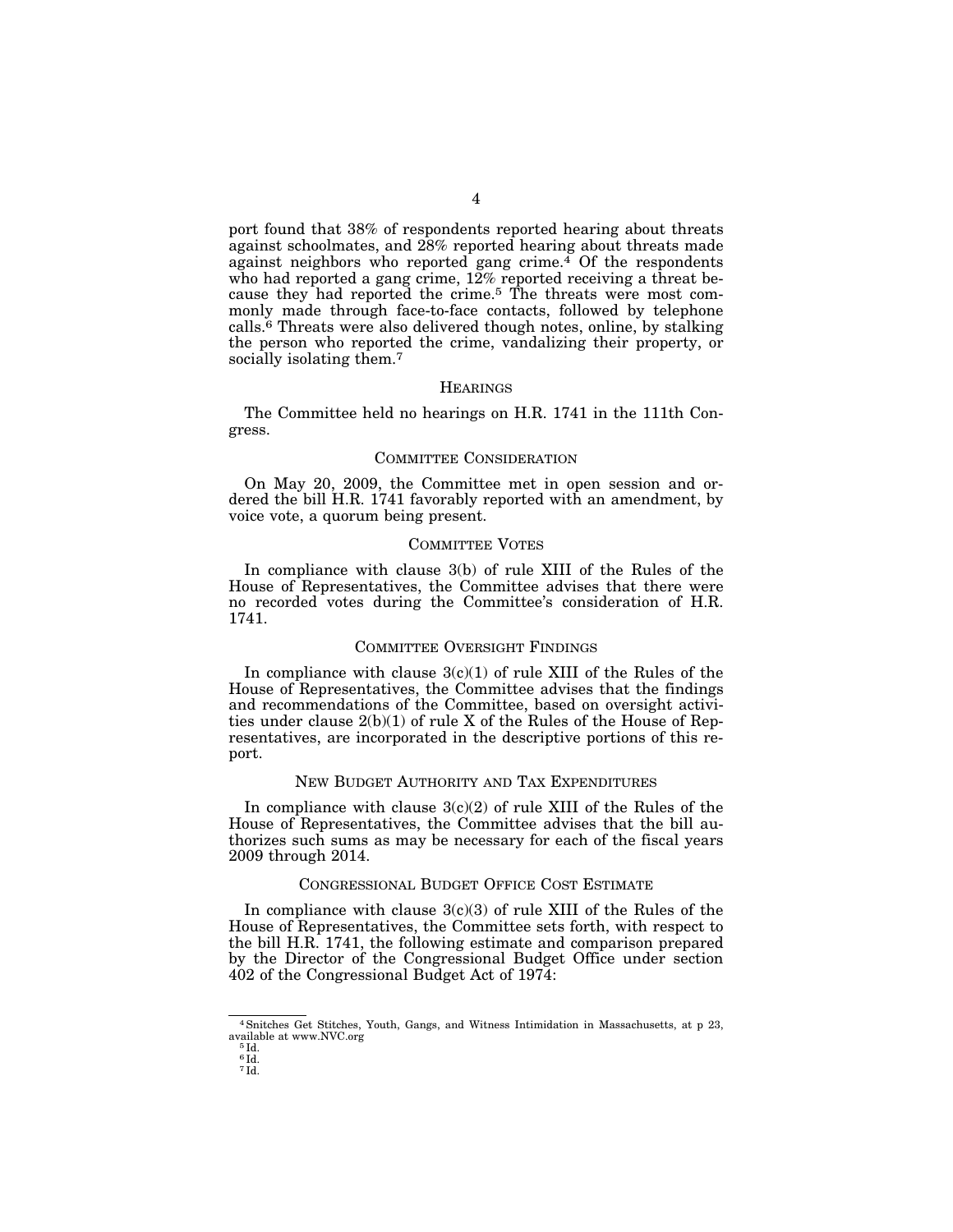# U.S. CONGRESS, CONGRESSIONAL BUDGET OFFICE, *Washington, DC, May 21, 2009.*

Hon. JOHN CONYERS, Jr., *Chairman,* 

*Committee on the Judiciary,* 

*House of Representatives, Washington, DC.* 

DEAR MR. CHAIRMAN: The Congressional Budget Office has prepared the enclosed cost estimate for H.R. 1741, the Witness Security and Protection Grant Program Act of 2009.

If you wish further details on this estimate, we will be pleased to provide them. The CBO staff contact is Mark Grabowicz, who can be reached at 226–2860.

Sincerely,

DOUGLAS W. ELMENDORF, DIRECTOR.

Enclosure

cc: Honorable Lamar S. Smith. Ranking Member

*H.R. 1741—Witness Security and Protection Grant Program Act of 2009.* 

#### SUMMARY

H.R. 1741 would authorize the appropriation of \$30 million for each of fiscal years 2010 through 2014 for the Department of Justice to make grants to state, local, and tribal governments for programs to protect witnesses in certain court proceedings. Assuming appropriation of the authorized amounts, CBO estimates that implementing the bill would cost \$100 million over the 2010–2014 period, with an additional \$50 million spent after 2014. Enacting the bill would not affect direct spending and revenues.

H.R. 1741 contains no intergovernmental or private-sector mandates as defined in the Unfunded Mandates Reform Act (UMRA) and would impose no costs on state, local, or tribal governments.

#### ESTIMATED COST TO THE FEDERAL GOVERNMENT

The estimated budgetary impact of H.R. 1741 is shown in the following table. CBO assumes that the amounts authorized by the bill will be appropriated by the start of each fiscal year and that outlays will follow the historical rate of spending for similar activities. The costs of this legislation fall within budget function 750 (administration of justice).

|                                              | 2010 |    |    | 2011 2012 2013 2014 |    | 2010-<br>2014    |  |
|----------------------------------------------|------|----|----|---------------------|----|------------------|--|
| CHANGES IN SPENDING SUBJECT TO APPROPRIATION |      |    |    |                     |    |                  |  |
| Authorization Level                          | 30   | 30 | 30 | 30                  | 30 | 150              |  |
| <b>Estimated Outlays</b>                     |      | 15 | 22 | 26                  | 30 | 100 <sup>°</sup> |  |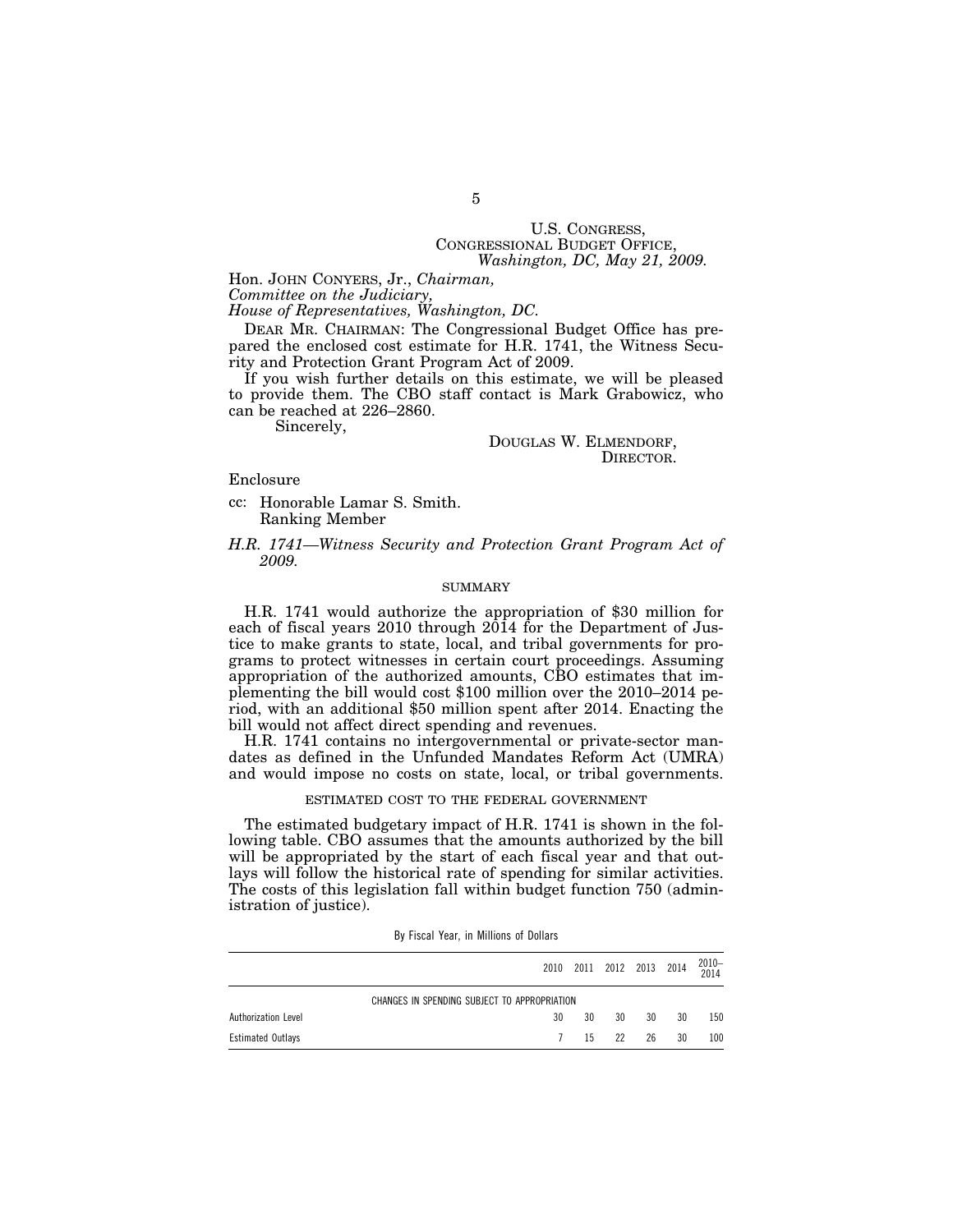## INTERGOVERNMENTAL AND PRIVATE-SECTOR IMPACT

H.R. 1741 contains no intergovernmental or private-sector mandates as defined in UMRA and would impose no costs on state, local, or tribal governments. Assuming appropriation of authorized amounts, states would receive about \$100 million over the 2010– 2014 period to provide protection or assistance to witnesses in court proceedings. Any costs to those governments would be incurred voluntarily as a condition of receiving assistance.

#### ESTIMATE PREPARED BY:

Federal Costs: Mark Grabowicz Impact on State, Local, and Tribal Governments: Melissa Merrell Impact on the Private Sector: Marin Randall

#### ESTIMATE APPROVED BY:

Theresa Gullo Deputy Assistant Director for Budget Analysis

## PERFORMANCE GOALS AND OBJECTIVES

The Committee states that pursuant to clause  $3(c)(4)$  of rule XIII of the Rules of the House of Representatives, H.R. 1741 is intended to increase the public safety around the Nation by providing grants to local jurisdictions for witness security programs so that citizens will be encouraged to cooperate with law enforcement in identifying and testifying against criminals without threat of recrimination.

#### CONSTITUTIONAL AUTHORITY STATEMENT

Pursuant to clause  $3(d)(1)$  of rule XIII of the Rules of the House of Representatives, the Committee finds the authority for this legislation in article I, section 8, clause18 of the Constitution.

## ADVISORY ON EARMARKS

In accordance with clause 9 of rule XXI of the Rules of the House of Representatives, H.R. 1741 does not contain any congressional earmarks, limited tax benefits, or limited tariff benefits as defined in clause  $9(d)$ ,  $9(e)$ , or  $9(f)$  of Rule XXI.

#### SECTION-BY-SECTION ANALYSIS

*Sec. 1. Short Title.* Section 1 sets forth the short title of the bill as the ''Witness Security and Protection Act of 2009.''

*Sec. 2. Establishment of Witness Protection Grant Program.* Section 2 establishes a grant program for assisting States and local governments to establish and or maintain their witness security programs. It directs the Attorney General to make competitive grants to State and local prosecutors for establishing or maintaining witness security programs for witnesses in court proceedings involving homicide or other dangerous felonies.

*Sec. 3. Use of Grants.* Section 3 authorizes the grantee to use the grant to pay for all or part of the witness security program.

*Sec. 4. Priority.* Section 4 requires the Attorney General to give priority in awarding grants under section 2 to prosecutor's offices in States with an average of not less than 100 murders per year